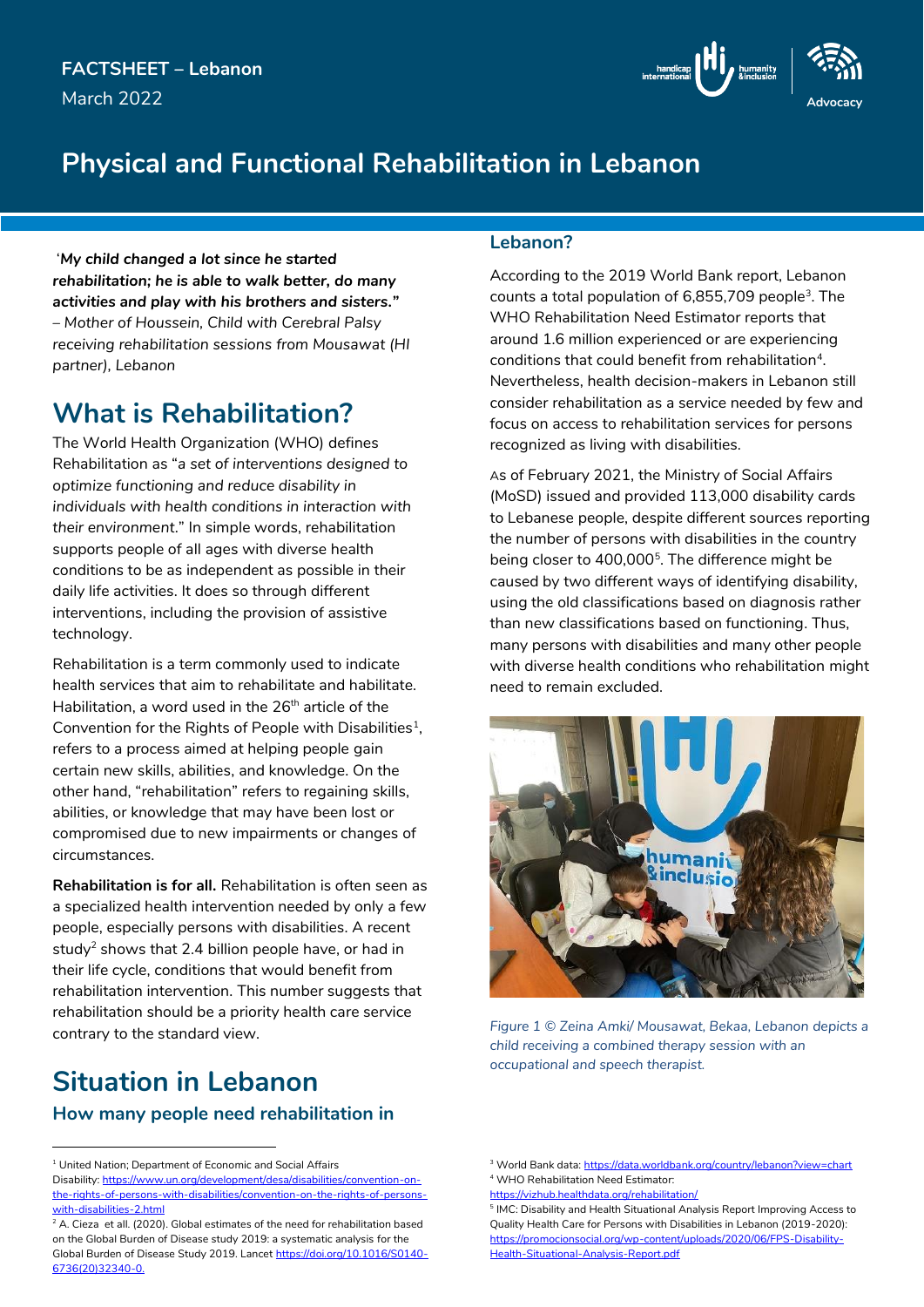### **How many people in need actually access rehabilitation services?**

As national authorities consider rehabilitation a disability-specific service, data on access are limited to persons with disabilities. The International Medical Corps (IMC) reported that between 2019 and 2020, 23.3% of persons with disabilities needed assistive devices, and 19.3% needed rehabilitation services. Of those, 51% and 45% didn't receive these products and services. The majority of people who received the products and services received them from private health providers, respectively 53% and  $61\%$   $^{\circ}$ .

Access to rehabilitation services for the broader population is challenging: rehabilitation services are not systematically included in Primary Health Centers (PHCs). Only six public hospitals out of 33 provide inpatient physiotherapy services. In contrast, none provide reduced fee outpatient services. Assistive devices are provided free of charge only to people holding a disability card, but timely delivery remains an issue.

In February 2022, the Ministry of Public Health (MoPH) launched the Long Term Primary Healthcare Subsidization Protocol (LPSP). Whereas the latter includes - for the first time - a pilot package on Early Intervention on Disability, it still excludes rehabilitation services<sup>6</sup>.

*'The day I have a session, I feel thrilled and excited; I wake up early and wait for my mother to take me to the session.***'**

*– A 9 years old girl is benefiting from Rehabilitation services in Mousawat (HI partner).*

# **What barriers restrict the access to rehabilitation services and assistive technology<sup>9</sup> in Lebanon?**

**Availability of the service.** Rehabilitation services in Lebanon are few and unevenly distributed around the country. Services are mainly in cities and very scarce in rural areas.

Access for the broader population is affected by the fact that most services available at the community level are provided by private actors or delivered by NGOs. Public rehabilitation services are not present at the community level. The MoPH provides rehabilitation services in a few hospitals for inpatients (free of charge), and even fewer hospitals offer outpatient rehabilitation services (fee-based).

As a result, **the affordability of rehabilitation services and assistive technology** is an issue. More than half of the population reverts to the private sector, facing high out-of-pocket expenses. With the country's socio-

#### economic situation worsening, the cost per session increased this last year. One year ago, a physiotherapy **Physical and Functional Rehabilitation policies**

As a signatory to the **[UN Convention on the Rights of Persons with Disabilities \(CRPD\)](https://www.un.org/development/desa/disabilities/convention-on-the-rights-of-persons-with-disabilities/convention-on-the-rights-of-persons-with-disabilities-2.html)**, Lebanon commits to promoting Habilitation and Rehabilitation (Article 26) for all. However, its commitment has not been fulfilled for the whole population. Lebanon Health Strategy does not mention rehabilitation services<sup>8</sup> and Lebanon still does not have a National Rehabilitation Strategy.

Nevertheless, the Lebanese government's commitment has been translated into Law 220/2000 of the Rights for people with disability; **Article 27:'***All persons with disabilities have the right to benefit from the whole health, rehabilitation*  and support services at the expense of the state represented by the different administrations, agencies and bodies providing *such services.*

*Such services include, for example and not restricted:*

- *Specialized external and internal rehabilitative treatment (physiotherapy, occupational therapy, speech therapy, audiopsychotherapy, etc.).*
- Technical aids and equipment such as mobile and stationary prosthetic devices (limb prostheses, artificial eyes, etc.), *orthopedic formations, mobility aids (wheelchairs, crutches and canes); aids for double incontinence and for ulcer prevention, plus all transplants used in surgical operations. Such services include maintenance when need arises.*

*More on the global sphere, the Sustainable Development Goal (SDG), target 3.8 - Achieve universal health coverage (UHC), including financial risk protection, access to quality essential health-care services and access to safe, effective, quality and affordable essential medicines and vaccines for all -* sets to achieve universal health coverage by 2030. Which, the **[UN Political Declaration](https://www.un.org/pga/73/wp-content/uploads/sites/53/2019/07/FINAL-draft-UHC-Political-Declaration.pdf)** echoes by stating that rehabilitation is part of the universal health coverage. The **[Declaration of Astana](https://www.who.int/docs/default-source/primary-health/declaration/gcphc-declaration.pdf)** also indicates that rehabilitation is part of primary health care (**PHC**).

-

<sup>8</sup> Information here were taken from a multitude of sources as part of an internal desk review process from the current rehabilitation project of HI in Lebanon.

<sup>6</sup> Ministry of Public Health, Lebanon, 2022: Long term Primary Healthcare Subsidization Protocol (LPSP

<sup>&</sup>lt;sup>7</sup> Ministry of Public Health, Lebanon (2016-2020): Health Strategic Plan: [https://www.moph.gov.lb/userfiles/files/%D9%90Announcement/Final-](https://www.moph.gov.lb/userfiles/files/%D9%90Announcement/Final-StrategicPlanHealth2017.pdf)[StrategicPlanHealth2017.pdf](https://www.moph.gov.lb/userfiles/files/%D9%90Announcement/Final-StrategicPlanHealth2017.pdf)